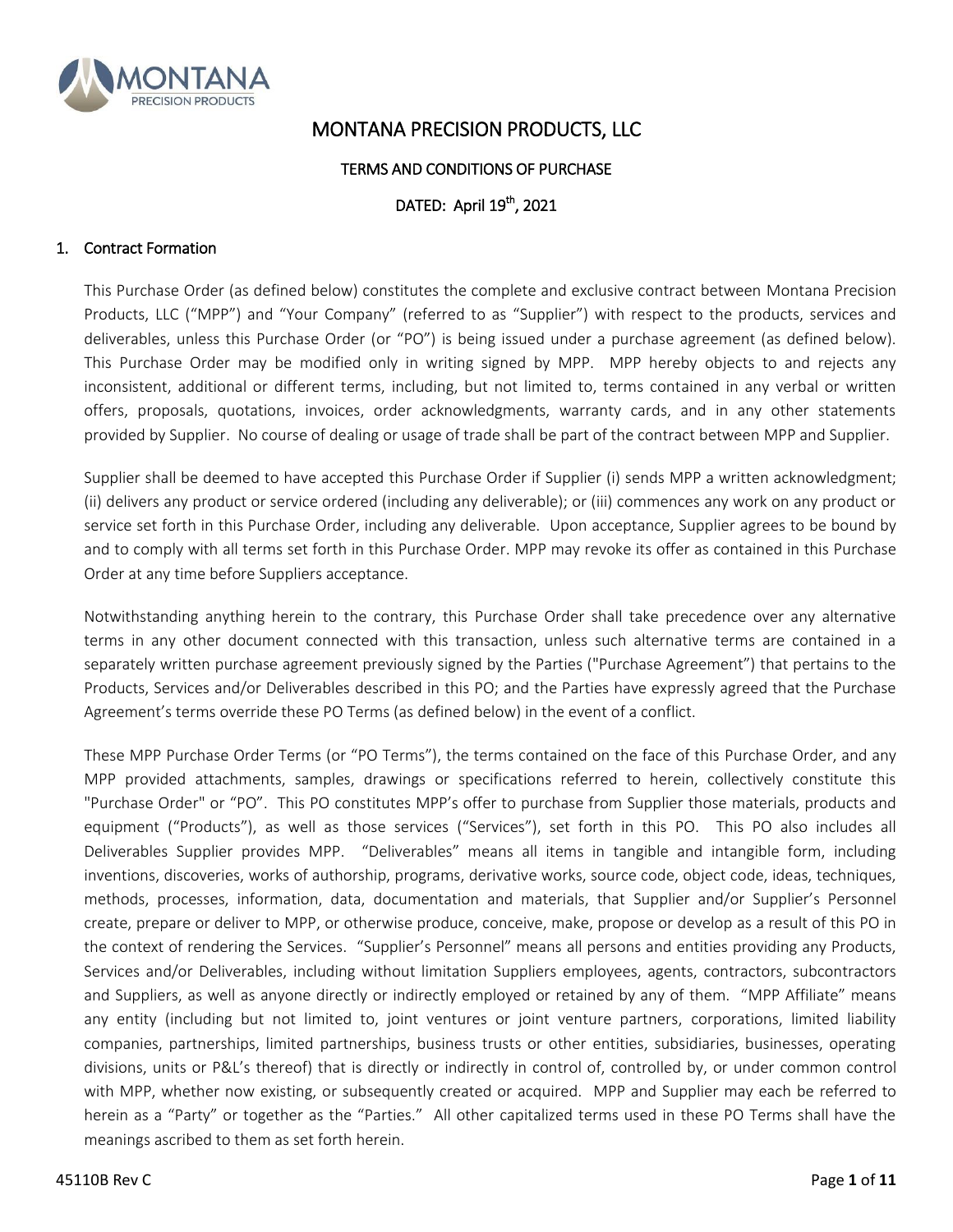

#### 2. Prices, Invoicing, and Payment

a. The Products, Deliverables, and Services will be provided at the rates set forth in the Purchase Order and are not subject to change. No additional charges of any kind shall apply, unless specifically agreed to in writing by MPP. Except as otherwise agreed between the Parties in writing, Supplier shall be responsible for all costs and expenses incidental to the performance of the Supplier's obligations under this PO, including all costs of doing business incurred by Supplier, and MPP shall have no obligation to Supplier or Supplier's Personnel for any such fees or expenses. Neither periodic payments nor final payment shall constitute evidence that the Products or the Services were provided acceptable manner to, or other accepted by, MPP.

b. The charges shall not include applicable transaction taxes. If Supplier is required to pay any federal, state, county, provincial or local value added, sales and use, and/or goods and services tax, or similar applicable tax(es) by law based on the Services and Products provided, Supplier shall include a line item for such taxes on all invoices (identifying type and amount thereof) and shall assume sole responsibility for tracking such taxes. Supplier shall ensure that the charges are invoiced to MPP in accordance with applicable rules so as to allow MPP to reclaim any such value added and/or similar tax from the appropriate government authority. Supplier shall timely remit to the appropriate governmental tax agency all such taxes collected from MPP. Nothing in this PO, however, shall require MPP to pay any payroll, franchise, corporate, partnership, succession, transfer, income, excise, profits or income tax of Supplier's. In the event MPP is required by applicable law, regulation or tax authority having jurisdiction over Supplier's activities in connection with this Purchase Order, or requires MPP to withhold taxes for which Supplier is liable, MPP will deduct such withholding tax from payment to Supplier and provide to Supplier a valid tax receipt in Supplier name. If Supplier is exempt from such withholding taxes as a result of a tax treaty or other regime, Supplier shall provide to MPP a valid tax treaty residency certificate or other tax exemption certificate at a minimum of thirty (30) days prior to payment being due. Should either Party realize that any tax included or omitted as a result of the transactions hereunder was made in error, the Parties shall cooperate to resolve such overpayment or underpayment.

c. Supplier is required to provide a separate, original invoice for each shipment under this PO. Supplier will submit an invoice no later than 30 days after completion of the Services or delivery of the Products or as specified in the Purchase Order.

d. MPP will pay for the Products within the negotiated days referenced on the face of the Purchase Order after the later of either (i) the date of MPP's receipt of the applicable invoice, or (ii) the date that acceptable Products are received by MPP (but not earlier than the specified delivery date) ("Net Payment Date"). In the event the Purchase Order does not specify a net payment amount, MPP will pay any of the undisputed amount within 45 days of the Net Payment Date. MPP may withhold payment of any disputed amount of payment pending good faith resolution of the disputed amount.

# 3. Termination

a. In the event a Party breaches any material obligations hereunder, the non-breaching Party may terminate this PO if the breach has not been cured within thirty (30) calendar days of receipt of written notice of such breach by the non-breaching Party or within such additional cure period as the non-breaching Party may authorize in writing (provided, however, that the non-breaching Party may terminate immediately upon the breaching Party's receipt of written notice from the non-breaching Party to the extent the breach is incapable of cure).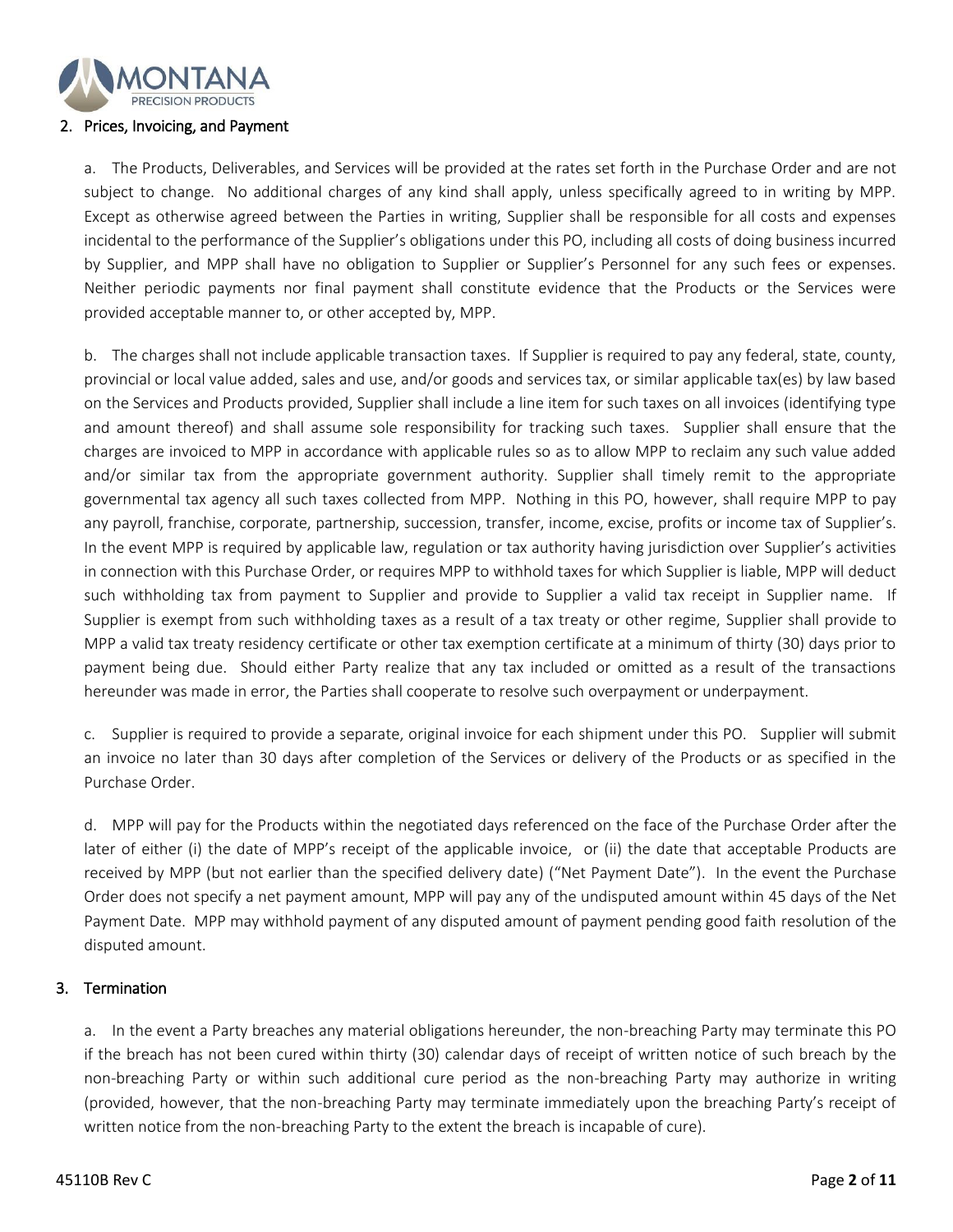

b. MPP may terminate this PO without cause with thirty (30) days prior written notice to Supplier. Notwithstanding anything to the contrary, MPP's liability and Suppliers exclusive remedy for such termination by MPP is limited to MPP's payment for Products, Services and Deliverables provided and accepted in writing by MPP prior to the effective date of said termination.

c. Termination shall not prejudice either Party or affect either Party's right to require performance of any obligation due at the time of termination. It is acknowledged by both Parties that the rights and obligations of the Parties set forth herein which by their nature would continue beyond the termination or expiration of this PO.

# 4. Order Changes

MPP may at any time, by written notice to Supplier, make changes in the drawings, specifications, quantities, delivery schedules and shipping instructions under this Purchase Order, and Supplier agrees to immediately comply with such written direction. If any such change increases or decreases the cost of performing or the time required for performance of this Order, an equitable adjustment in prices and/or schedules will be considered by MPP, provided that any claim by Supplier for such adjustment is presented in writing with supporting documentation to MPP within 10 business days from the date of MPP's notice to Supplier. No changes whatsoever will be initiated by Supplier without MPP's written approval. Supplier will proceed with performance of such written changes pending negotiation of any equitable adjustment.

## 5. Delivery

a. If Supplier for any reason anticipates that deliveries of Products, Deliverables and/or Services shall not be made as required by this PO, Supplier shall immediately give MPP written notice setting forth the cause(s) of the anticipated delay. If delay or inability to perform arises from interruption of supply or scarcity of raw materials or parts used by Supplier, MPP's orders shall be given priority in production scheduling. MPP reserves the right, without liability, to take any or all of the following actions if for any reason Supplier does not substantially comply with Suppliers Product, Deliverables and/or Services delivery obligations: (i) assess a late delivery fee of no more than 1.0% per day of the invoice amount of late deliveries of Products, Deliverables and/or Services; (ii) submit a revised PO; (iii) terminate this PO in whole or in part and purchase the Products, Deliverables and/or Services elsewhere, and Supplier shall be liable for any resultant costs; (iv) direct Supplier in writing to ship by a method other than that indicated in this PO, work such overtime or do whatever is necessary to avoid the delay, and pay any and all premium transportation charges, concessions to MPP's customers, liquidated damages, and any other costs and expenses incurred by MPP; or (v) seek specific performance of Suppliers obligation to deliver. The foregoing is in addition to all other rights or remedies available to MPP at law or in equity.

b. Supplier shall prepare Products for shipment and secure the lowest transportation rates (unless a premium method is specified on the face hereof) and comply with all carrier regulations. No charges are allowed for packing, crating, freight express or cartage unless authorized by MPP in writing. Packaging must be completed in a way that precludes Products from being damaged in transit. Upon MPP's request, all shipment containers for Products shall be labeled in accordance with MPP's Bar Code Shipping Label Instructions. Supplier shall submit example of labels for approval within sixty (60) days if requested.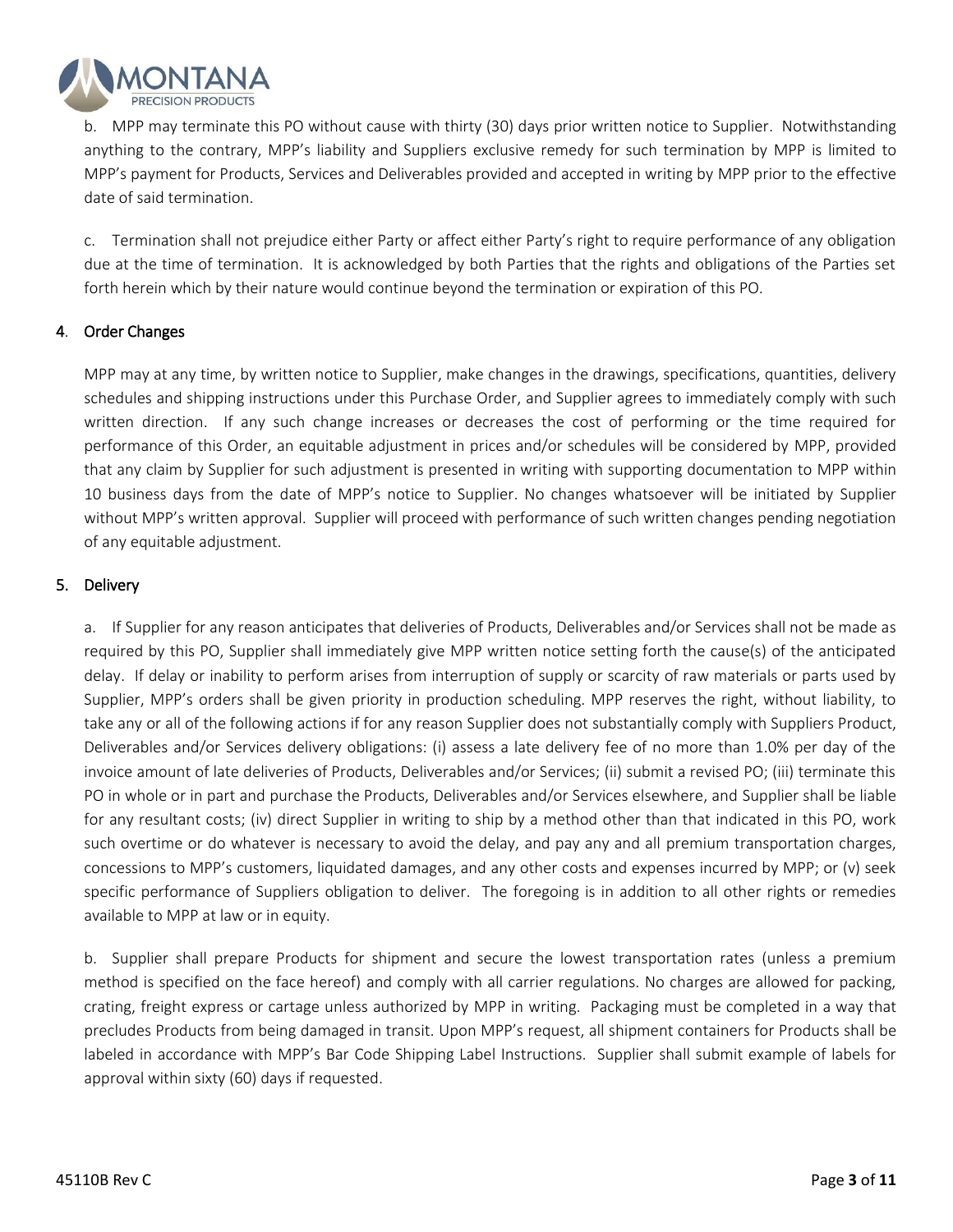

c. Supplier shall use only MPP-approved carriers and forwarders for transportation of Products and Deliverables. Supplier shall reimburse MPP for all costs and expenses incurred by reason of shipment by method or carrier not approved by MPP in writing and in advance.

d. Time is of the essence in the performance of this Order by Supplier, and Supplier will take all necessary action, both normal and extraordinary, to ensure timely deliveries.

e. Unless otherwise stipulated and agreed on the face of the PO, title and risk of loss to Products will pass to MPP at MPP's dock or at the dock of MPP's designee, upon completion of unloading of the Products and Supplier shall bear the risk of loss of the Products until such delivery. If the Products are to be delivered in installments, title to each installment shall pass in the same way as provided in this PO.

g. MPP's weight and count are conclusive, and MPP will have no liability for payment for Products delivered in excess of the quantity ordered. Excess Products may be returned to Supplier at Supplier's expense. Any other type of unauthorized shipment, which results in excess transportation charges, must be fully prepaid by the Supplier.

h. MPP will have the right but not the obligation to inspect the Products before paying for or accepting them. MPP's action in paying for or accepting any Products will not constitute a waiver of any of MPP's rights or remedies, including MPP's right to revoke acceptance and return any part of the Products or MPP's right to make a claim for damages because of the failure of the Products to conform to this Order.

i. For all non-conforming Products, Supplier will provide MPP, at MPP's election, a full refund or replacement of the Products, at Suppliers risk and expense, including labor, transportation, and material cost, including overhead and general and administrative expense, reasonable incurred by the MPP. MPP may, at its option, purchase substitute Products in lieu of non-conforming Products, and Supplier will be liable for the difference in costs, less expenses saved by MPP. MPP's rights herein will be in addition to all other rights of MPP under applicable law.

# 6. Warranties

a. Supplier shall represent and warrant that Supplier has all power, authority, rights and licenses, to provide the Products, Services and Deliverables.

b. Supplier warrants that all Products delivered will strictly conform to the Order and all applicable specifications, quality documents and drawings, will be of good design, material, and workmanship, will be free of defects (whether latent or patent), will be merchantable and fit for their intended purpose, are free from design defects, are non-toxic, and present no abnormal hazards to persons or their environment, and will meet all applicable industrial and governmental standards.

c. Supplier: (a) warrant that the Services rendered under this PO shall be provided in a good and workmanlike manner executed in a competent and professional manner in accordance with the highest standards and best practices of Suppliers industry; and (b) represent and warrant that Supplier has or shall promptly obtain appropriate agreements with Supplier's Personnel sufficient to enable full compliance with all the provisions of this PO.

d. Supplier warrants that all Products, Deliverables, and Services shall be provided to MPP free from any claims of any nature, including, without limitation, defects in title, and free of all liens, claims, or encumbrances, and that all Products will be new (unless otherwise specified in this Order) at the time of delivery.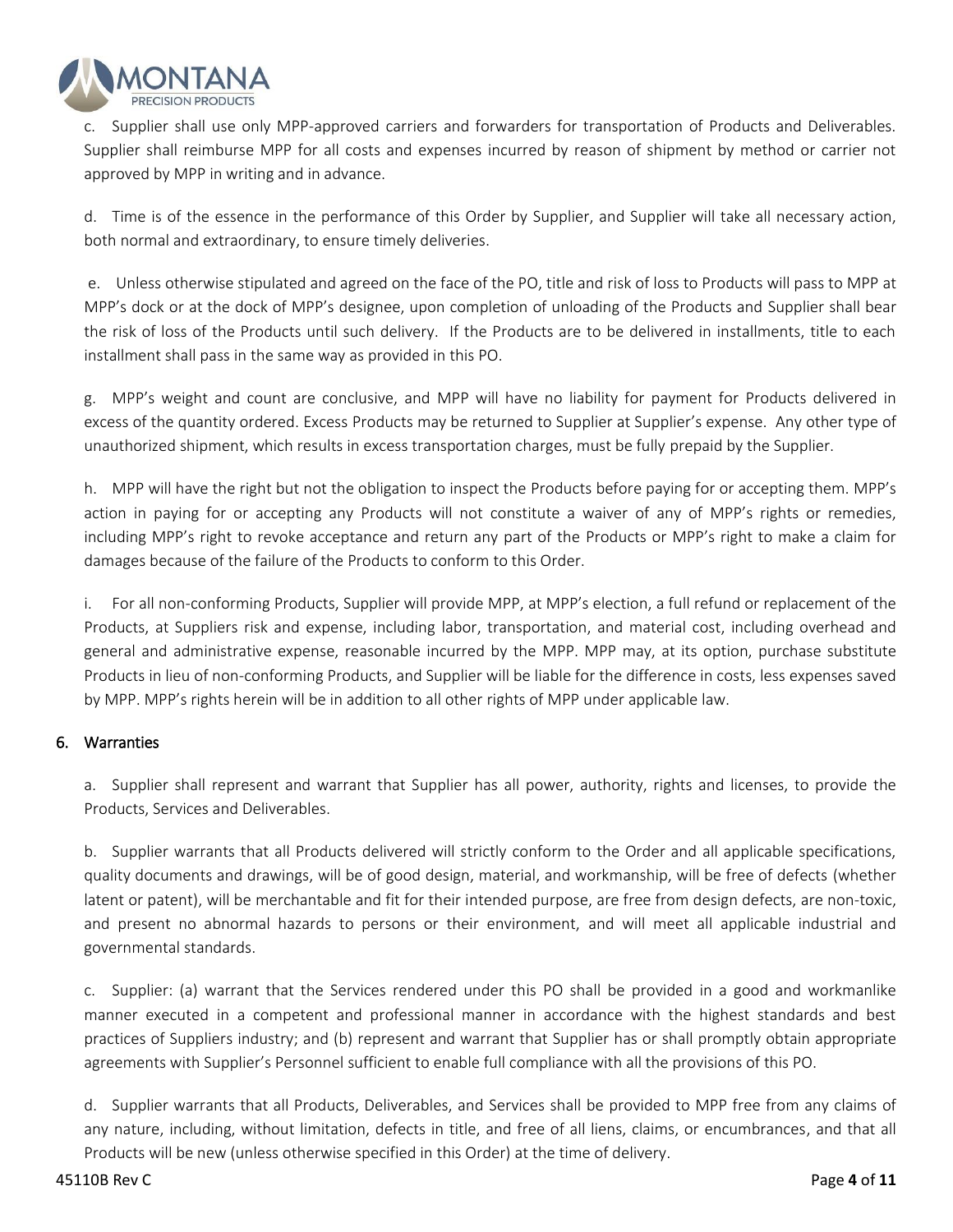

e. Supplier warrants that Supplier shall comply with all applicable laws, legislation, rules, regulations, codes and standards of governmental agencies or authorities having jurisdiction over the activities relating to this PO.

f. Supplier represents and warrants that no Product or Deliverable, in whole or in part, (i) is licensed pursuant to any open source software license; (ii) incorporates, integrates with, links to or is based on any open source software; or (iii) is subject to, any open source software, freeware, or free use software license terms, including, without limitation, the GNU Public License, the GNU Lesser General Public License, the Mozilla Public License, the Common Development and Distribution License, the Eclipse Public License, or any other license that requires in any instance that other software, including, without limitation, the Deliverables, distributed with such software code be (a) disclosed or distributed in source code form; (b) licensed for purposes of making derivative works; and/or (c) redistributed at no charge. Open source software also includes, without limitation, any software subject to an open source license, including, but not limited to, any license meeting the Open Source Definition (as promulgated by the Open Source Initiative) or the Free Software Definition (as promulgated by the Free Software Foundation) or any similar license.

g. Supplier warrants that the Products and Deliverables: (a) do not contain any restrictive devices such as any key, node lock, time-out, time bomb, or other function, whether implemented by electronic, mechanical, or other means, which may restrict or otherwise impair the operation or use of the Deliverables or any material embodying or comprising Deliverables; and (b) shall be free of viruses and other harmful code (including, without limitation, timeout features) which may interfere with the use of the Deliverable(s) regardless of whether Supplier or Supplier's Personnel purposefully placed such code in the Deliverable(s). In addition to exercising any of MPP's other rights and remedies under this PO or otherwise at law or in equity, Supplier shall provide MPP, free of charge, with any and all new versions, upgrades, updates, releases, maintenance releases, and error or bug fixes of the Deliverables (collectively, "Revised Code") which prevents a breach of any of the warranties provided under this PO or corrects a breach of such warranties. Revised Code contained in Deliverables constitutes Deliverables for purposes of this PO.

h. Supplier represent and warrant that no third party software shall be included in the Deliverables without first informing MPP in writing of the particulars thereof and obtaining MPP's express prior written approval thereof.

i. Supplier represents and warrant that no knowledge or information disclosed to MPP by Supplier or any of Supplier's Personnel that in any way relates to Products, Services and/or Deliverables, shall, unless otherwise specifically agreed in advance and in writing by MPP, be deemed confidential or proprietary information to Supplier or Supplier's Personnel, and MPP shall acquire all such knowledge and information free from any restrictions (subject only to Product copyright and patent rights), as part of the consideration for this PO.

k. Supplier shall also transfer to MPP the warranties on Products and Services incorporated into the Products and Deliverables. All warranties will survive any inspections, delivery, acceptance or payment by MPP, and will run to MPP, its successors, assigns and customers, and all users of Products. Supplier will repair or replace, without cost to MPP, all defective or nonconforming Products or Deliverables, and will pay for all other resulting damage, loss or claims arising out of defective or nonconforming Products or Deliverables. Supplier warranties with respect to repaired or replaced Products or Deliverables will be the same as the warranties given with respect to original Products or Deliverables. No approval of Suppliers designs, drawings, samples, test results, procedures, processes, schedules or other items by MPP under this Order will in any way limit or diminish Suppliers warranties hereunder.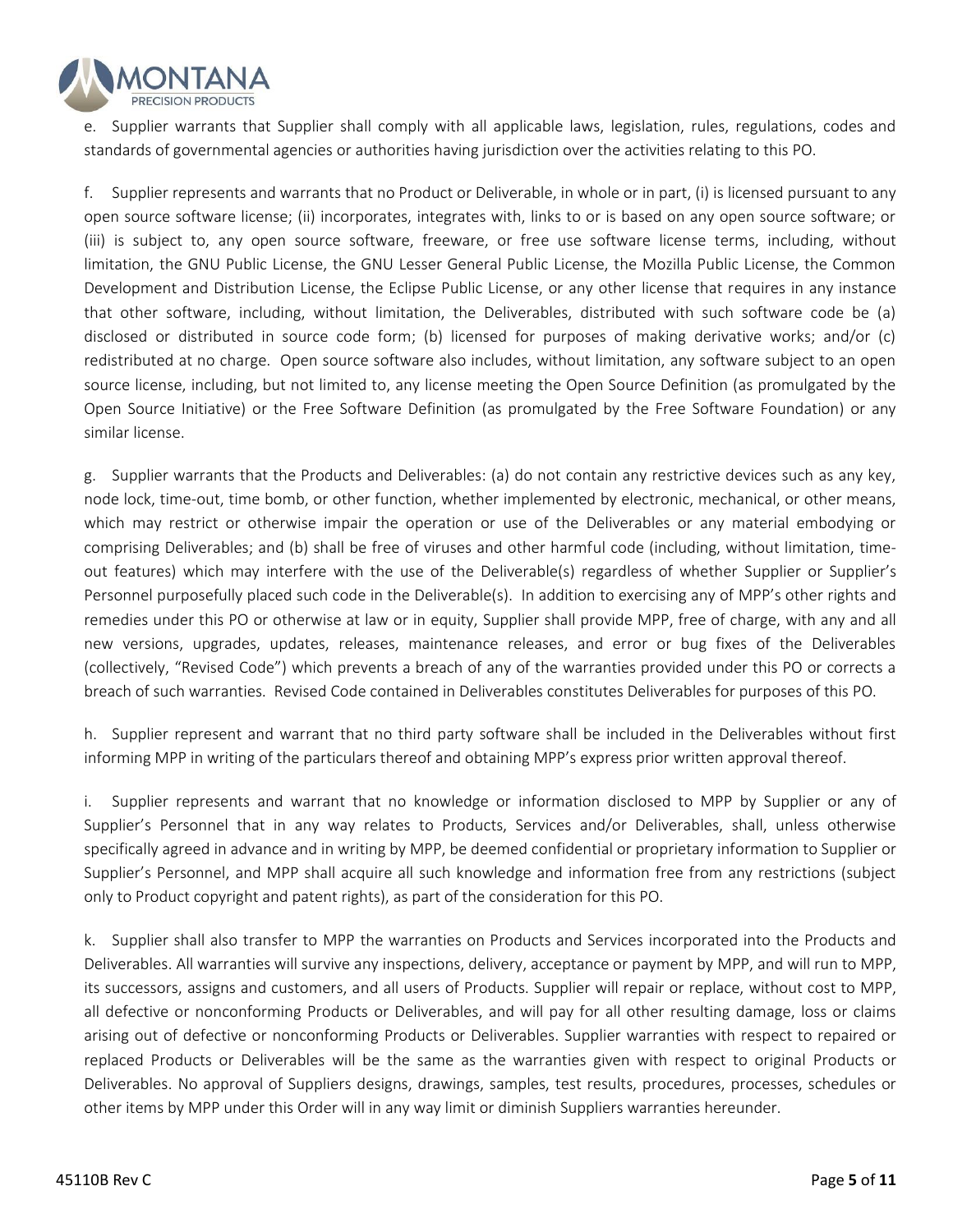

#### 7. Indemnification

a. Supplier agrees, to the fullest extent allowed by law, to defend, indemnify and hold MPP, including its officers, directors, employees, parent, subsidiaries, affiliates and agents (collectively, the "Indemnified Party"), harmless of and from any claim, loss, cost (including attorneys' fees), damage, settlement or judgment arising out of the Products, Deliverables, or Services, or to the presence of Suppliers employees, agents or subcontractors on the Indemnified Party's premises, except to the extent attributable to the sole, direct, gross negligence of the Indemnified Party. This duty to defend, indemnify and hold harmless extends to any legal claim or proceeding, whether based on contract, warranty, infringement, strict liability in tort, negligence or other legal theory, and also extends not only to third-party claims, but also to any claims by the Indemnified Party. MPP is entitled to control Suppliers defense of MPP hereunder.

b. Supplier shall indemnify, defend and hold each Indemnitee harmless from all costs and expenses related to any suit, claim or proceeding brought against any Indemnified Party or their respective customers based on a claim that any article or apparatus, or any part thereof constituting goods or services (including, without limitation, any Product, Service and/or Deliverable) furnished under this PO, as well as any device or process necessarily resulting from the use thereof, constitutes an infringement of any patent, copyright, trademark, trade secret or other intellectual property right of any third party. MPP shall notify Supplier promptly of any such suit, claim or proceeding and give Supplier authority, information, and assistance (at Supplier's expense) for the defense of same and Supplier shall pay all damages and costs awarded therein. Notwithstanding the foregoing, any settlement of such suit, claim or proceeding shall be subject to MPP's prior written consent, such consent not to be unreasonably withheld. If use of said article, apparatus, part, device or process (including, without limitation, any Product, Service and/or Deliverable) is enjoined, Supplier shall, at Supplier's own expense and at Supplier's option, either procure for MPP the right to continue using said article or apparatus, part, process or device, or replace the same with a non-infringing equivalent.

#### 8. Limitation of Liability

In no event shall MPP or any MPP affiliates be liable to Supplier for any indirect, incidental special, exemplary, punitive, or consequential damages of any kind (including, but not limited to, loss of revenue or anticipated profits, or lost business) regardless of whether or not MPP or any MPP affiliate has been advised of the possibility of any such damages or such damages could have reasonably been foreseen by MPP or any MPP affiliate.

#### 9. Insurance

Supplier shall maintain insurance through insurers with a minimum financial rating of Best A-, VII or S&P A or equivalent: (a) Worker's Compensation - statutory limits for the state or states in which the work is to be performed; (b) Employer's Liability - \$1,000,000; (c) Commercial General Liability - \$1,000,000, combined single limit per occurrence including Premises and Operations, Independent Contractors, Contractual Liability and Products and Completed Operations coverage's; and (d) Automobile Liability (including owned, hired and non-owned vehicles) - \$1,000,000, combined single limit per occurrence. Upon request, Supplier shall provide MPP a certificate of insurance evidencing such coverage. Such certificate will set forth the insurance company, amount of coverage, the policy numbers, and date of expiration, and will include a thirty-day notice of cancellation to MPP clause. MPP may request that MPP be named as an additional insured party under each of these policies, with the exception of the policy covering worker's compensation liability. Such insurance coverage if requested must be maintained by Supplier at all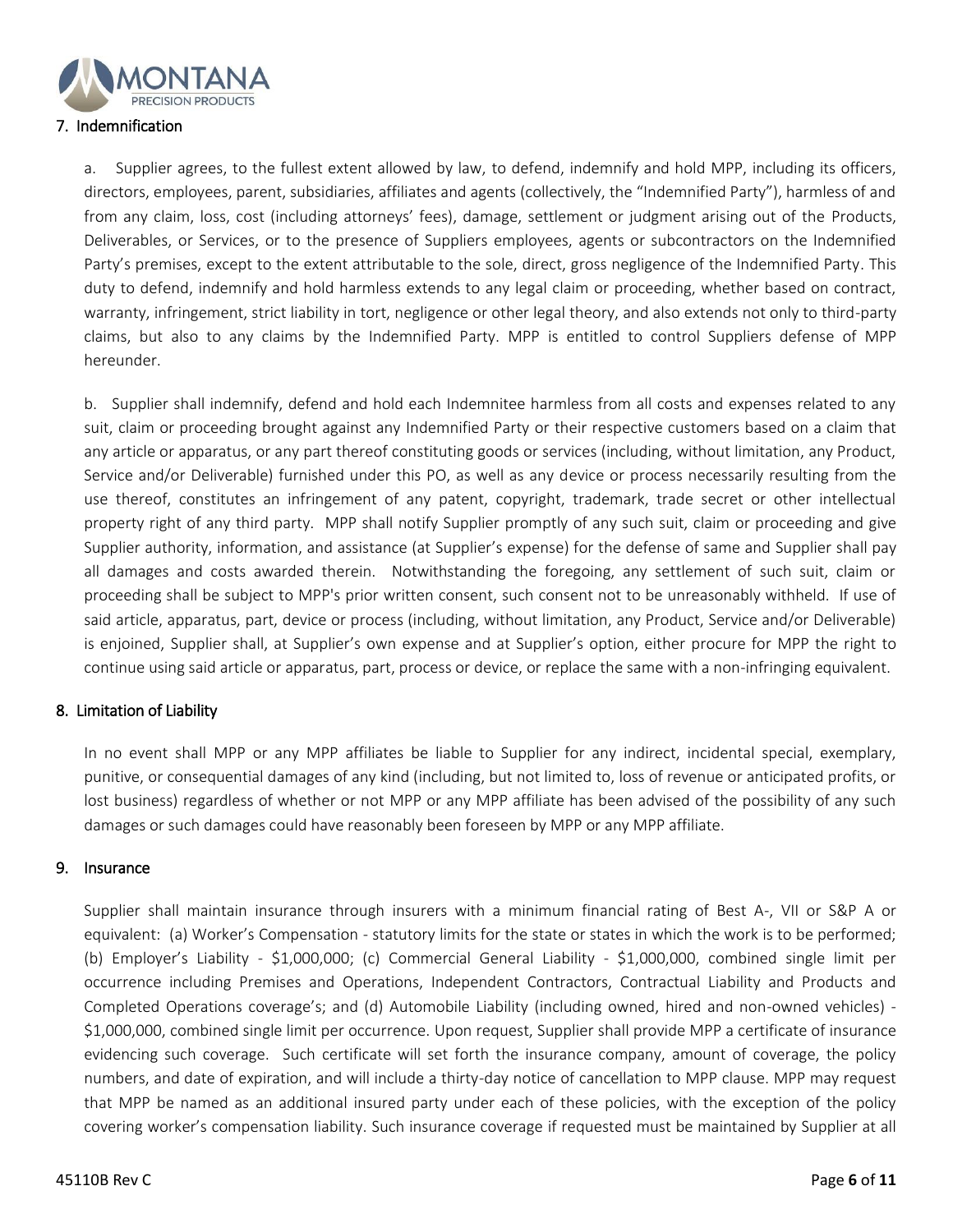

times while it is performing work under this Purchase Order. Compliance by Supplier with these insurance requirements does not affect Suppliers indemnification or other liabilities under this Order.

#### 10. Compliance with Law and Policies

a. Where the Order requires Supplier to undertake any work on MPP's premises, Supplier will ensure that its employees and subcontractors will comply with MPP's work site conditions, copies of which are available on request. Supplier shall exercise all commercially reasonable efforts to assure that none of Supplier's Personnel pose a threat to the safe working environment at MPP, or a threat to the integrity of the business operations. At MPP's request, Supplier agrees to replace any of Supplier's Personnel who fail to comply with MPP's standard and site specific policies, and will conduct appropriate due diligence on such personnel prior to assigning them to working on MPP's premises, including but not limited to, upon MPP's reasonable request, conducting appropriate background screening.

b. Supplier will comply with and implement applicable policies and procedures in compliance with MPP's Supplier Relationships Policy (35104B), which is available at [http://www.mtpp.com/suppliers/.](http://www.mtpp.com/suppliers/)

## 11. MPP Supplied Tooling

MPP may at any time reimburse Supplier for the cost of any tooling and fixturing used in the manufacture of the Products hereunder, and upon such reimbursement, MPP will become the owner and be entitled to immediate possession of such tooling and fixturing. MPP will also be the owner of any tooling and fixturing included separately in the price paid by MPP. Supplier will, to the extent feasible, identify such tooling and fixturing as MPP directs and will, when this Order has been completed, dispose of such tooling and fixturing only in accordance with MPP's written instructions. Supplier assumes complete liability for any MPP-owned or MPP-furnished tooling and fixturing, and Supplier agrees to pay for all repair, maintenance and replacement of such tooling and fixturing.

#### 12. MPP's Property; Proprietary Information; Confidentiality

a. MPP retains title and ownership of all information, materials and proprietary information furnished to Supplier in connection with execution of this Order, and the same will be: (a) treated as MPP's proprietary information, segregated from Supplier's property, and individually marked and identified as MPP's property; (b) used by Supplier exclusively for the purpose of completing this Order; and (c) returned to MPP at MPP's direction or upon completion, termination, or cancellation of this Order, along with all copies or reproductions, unless otherwise agreed in writing by MPP. Supplier must have a Mutual Confidentiality and Nondisclosure Agreement on file with MPP and must complete a periodic Supplier approval. (Exact schedule for each Supplier is determined by MPP as needed by type of work furnished by Supplier.)

b. Supplier agrees that the terms and existence of this PO,as well as all information and material disclosed by MPP to Supplier, and all information and material that you or Supplier personnel develops under this PO (including, without limitation, Deliverables) constitutes "MPP Confidential Information." Supplier and Supplier personnel shall not disclose MPP Confidential Information to any third party person or entity, except to the extent required by a court or government agency order or rule (provided that you first give MPP immediate written notice of such order or rule and sufficient time to enable MPP to have the opportunity to quash or limit the scope of said order or rule). Supplier may disclose MPP Confidential Information only to those of MPP personnel (only if previously approved by MPP in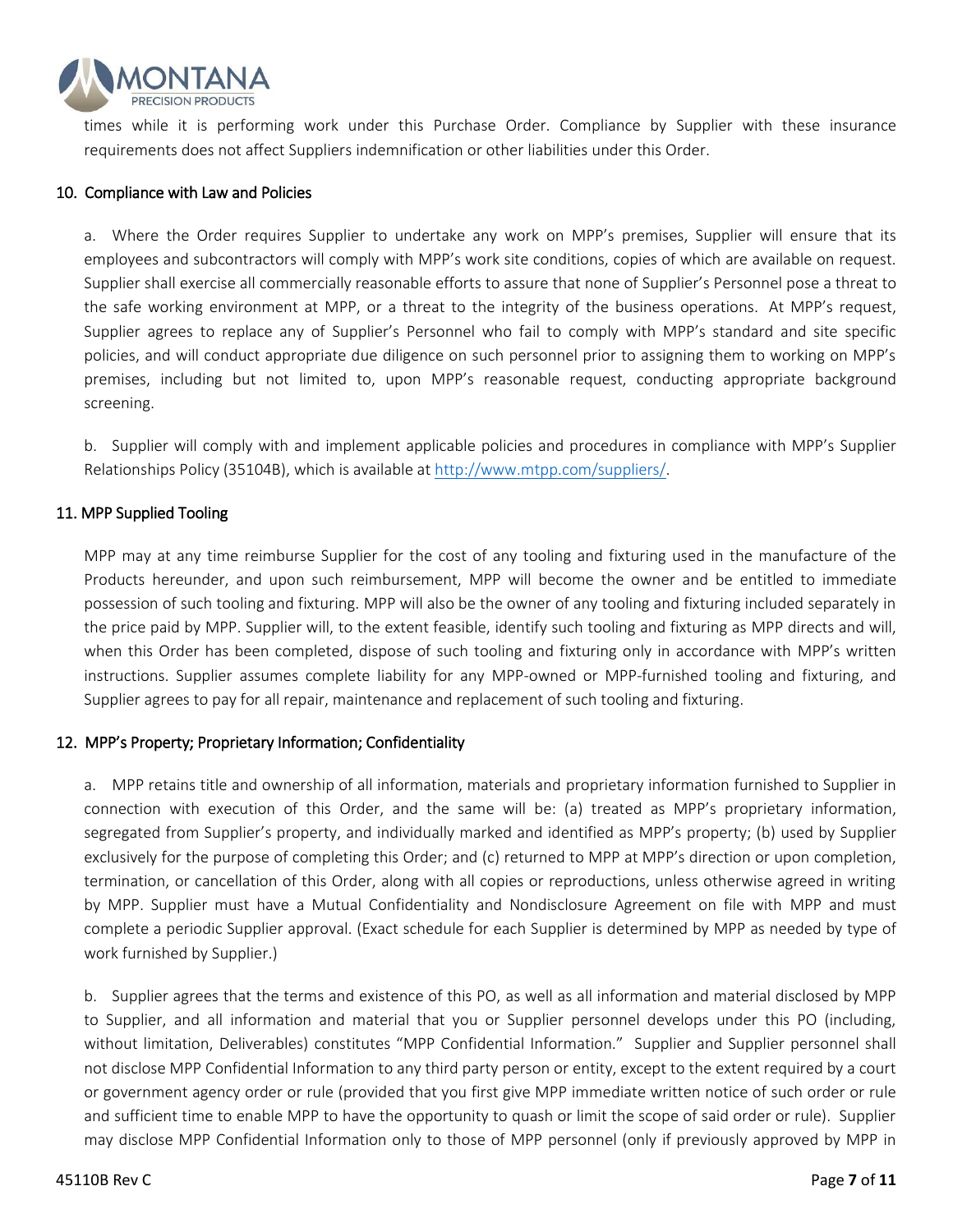

writing and only if Supplier and Supplier personnel have previously signed a confidentiality agreement that is consistent with the terms of this Article 12 who possess a legitimate need to know for purposes of fulfilling your obligations to MPP under this PO, and may use MPP Confidential Information only for such purposes. MPP Confidential Information does not include information that is or becomes publicly available without restriction to Supplier or Supplier's Personnel, or any other person through no wrongful act of Supplier or Supplier's Personnel. All MPP Confidential Information is and remains the property of MPP, and upon MPP's written direction, Supplier shall promptly return or destroy (with such destruction certified in writing by you) all MPP Confidential Information, along with all copies and portions thereof, to MPP. No such return or destruction of MPP Confidential Information shall affect the confidentiality obligations of your or Supplier personnel all of which shall continue in effect as provided in this PO. Without waiving any other rights that MPP may have and notwithstanding anything to the contrary herein, MPP may immediately terminate with cause (with no right to cure) this PO upon written notice to you in the event that you, including any of Supplier's personnel, uses or discloses MPP Confidential Information other than as expressly permitted in this Article 12.

c. Notwithstanding anything to the contrary, you shall ensure that nothing that Supplier discloses to MPP constitutes confidential information of Supplier, including Supplier's Personnel, or any third party. In the event that Supplier wishes to disclose, and MPP desires to receive, any such information, the Parties agree that they shall separately execute a non-disclosure agreement prior to any such disclosure.

d. Supplier agrees that MPP Confidential Information shall be subject to the organizational, technical, and physical controls and other safeguards as reasonably required by MPP, including complying with applicable requirements of MPP's partner companies (GE and Seacast).

# 13. End of Life

In the event Supplier intends to replace or discontinue the manufacture of any Products, Supplier will give MPP at least six (6) months prior written notice and accept additional Orders for such Products until the end of the six-month notice period. Supplier may not discontinue manufacture of any Products until all outstanding Orders for such Products have been filled.

#### 14. Gratuities, Bribes and Other Payments

Supplier warrants that neither it nor its employees, agents or representatives have offered or given any gratuities, gifts, bribes, kickbacks, entertainment or anything else of value to MPP, its employees, agents or representatives to influence anyone for the purpose of securing this Order, or obtaining or retaining any business, or securing any favorable treatment with respect thereto.

#### 15. Mandatory Flow Downs; Government Contracts

Supplier and its subcontractors will comply with all mandatory flow-down clauses, whether pursuant to a U.S. government contract or otherwise, applicable to MPP for Products that are the subject of this Order. If this Order is a subcontract under a government contract, Supplier agrees that all terms and conditions required by law thereto, including, by way of illustration and not limitation, the pertinent provisions of the Federal Acquisition Regulations and the Department of Defense Supplement, are incorporated herein and are deemed to be part hereof. MPP and Supplier hereby incorporate the requirements of 41 C.F.R 60-1.4 (a)(7) 60-250.5 and 60-741.5, if applicable.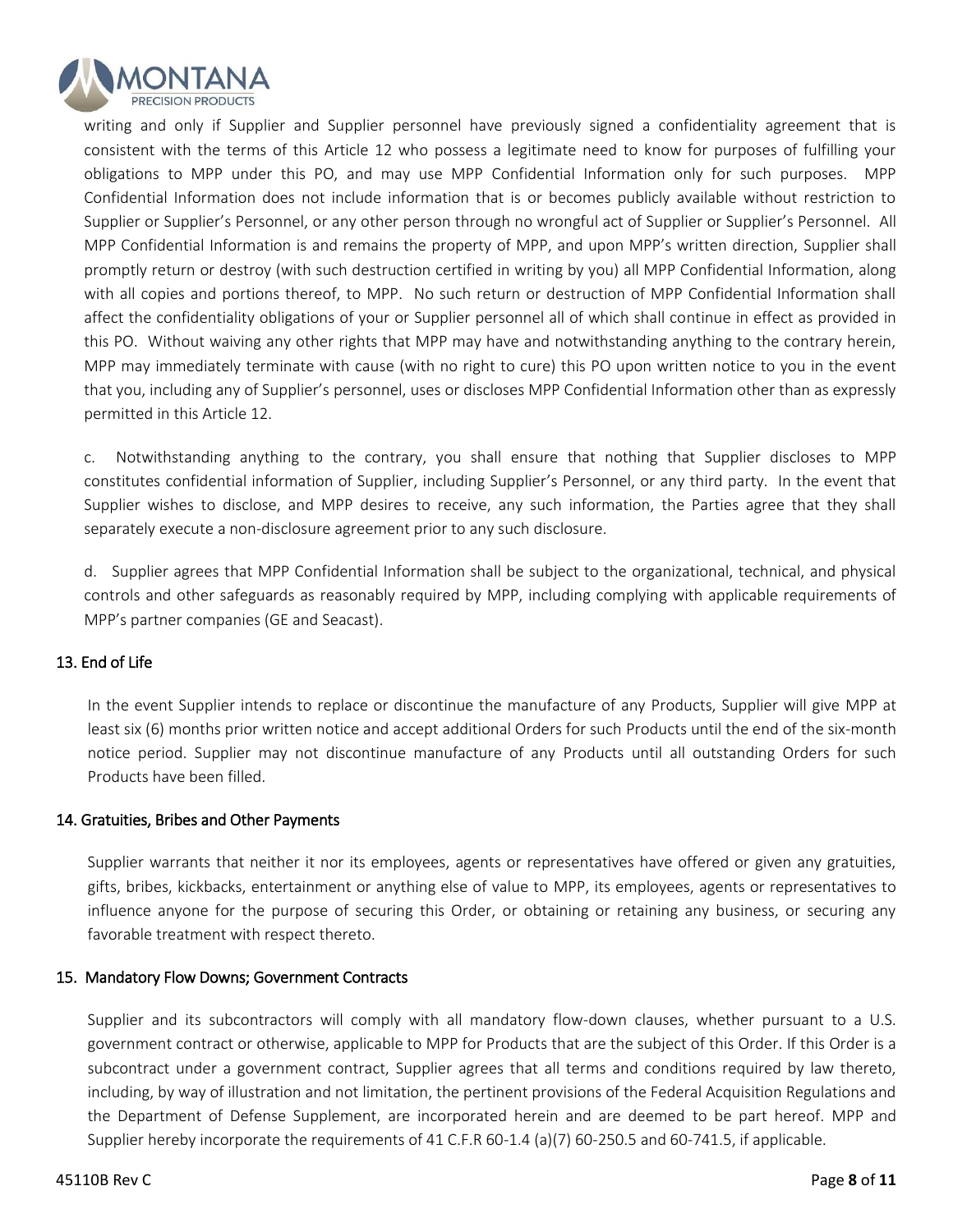

# 17. Assignment; Subcontracting

Supplier shall not contract for the procurement of any item covered by this order without the approval of the MPP. Further, Supplier shall not sell, assign, delegate, or otherwise transfer any of your rights or obligations hereunder without the prior written consent of, and any attempt to do so in contravention of the foregoing is hereby deemed null, void and with no effect. Subject to the foregoing, this PO shall be binding upon and inure to the benefit of the Parties, their respective successors and assigns.

#### 18. Applicable Law; Disputes, Arbitration

The interpretation of this Order and the Parties' rights and obligations hereto will be construed and governed by the laws enacted by the state of New York, excluding its choice of law rules and excluding the U.N. Convention on Contracts for the International Sale of Goods. The parties agree that in any effort to enforce the terms and obligations hereunder, the complaining party will notify the other party in writing of the alleged dispute, and the parties will then attempt in good faith to resolve the dispute through prompt discussion and meeting between representatives having decision-making authority regarding the dispute. Upon mutual agreement, the parties may engage a neutral mediator to facilitate resolution of the dispute. If the dispute is not resolved by the 30th day after written notice of the dispute was first made, either party may initiate mandatory binding arbitration, subject to the Federal Arbitration Act, 9 U.S.C. §§ 1-16, which will be the sole remedy for any claims seeking damages, whether for breach of contract, tort, or any other legal theory. Any such arbitration will be in place of any action in state or federal court, which rights the parties expressly waive. The arbitration will take place in Butte, Montana, before a single arbitrator affiliated with the American Arbitration Association. Nothing herein, however, precludes MPP from obtaining in any court of competent jurisdiction any injunctive or equitable relief, including temporary restraining orders and preliminary injunctions, against conduct or threatened conduct for which no adequate remedy at law may be available or which may cause MPP irreparable harm. Such injunctive and equitable relief may be sought prior to any mediation that would otherwise be required hereunder.

#### 19. Importer of Record

(a) Importer of Record. Supplier agrees to mark each Product and, as appropriate/applicable, Product packaging, labels, or invoices with the country of origin (manufacture) for the Product, in accordance with applicable customs/import laws and regulations. Supplier shall also provide MPP, upon request, acceptable and auditable documentation establishing country of origin for all products provided under this agreement, including without limitation, certifications of origin. Supplier will be responsible for any fines or liabilities resulting from insufficient, improper and negligent invoicing or marking of shipments.

(b) Anti-Dumping. Supplier warrants that all sales made hereunder are or will be made at no less than fair value under the applicable Anti-Dumping law, and Supplier will indemnify, defend and hold Buyer harmless from and against any cost or expenses (including but not limited to and anti-dumping duties which may be imposed) arising out of in connection with any breach of this warranty.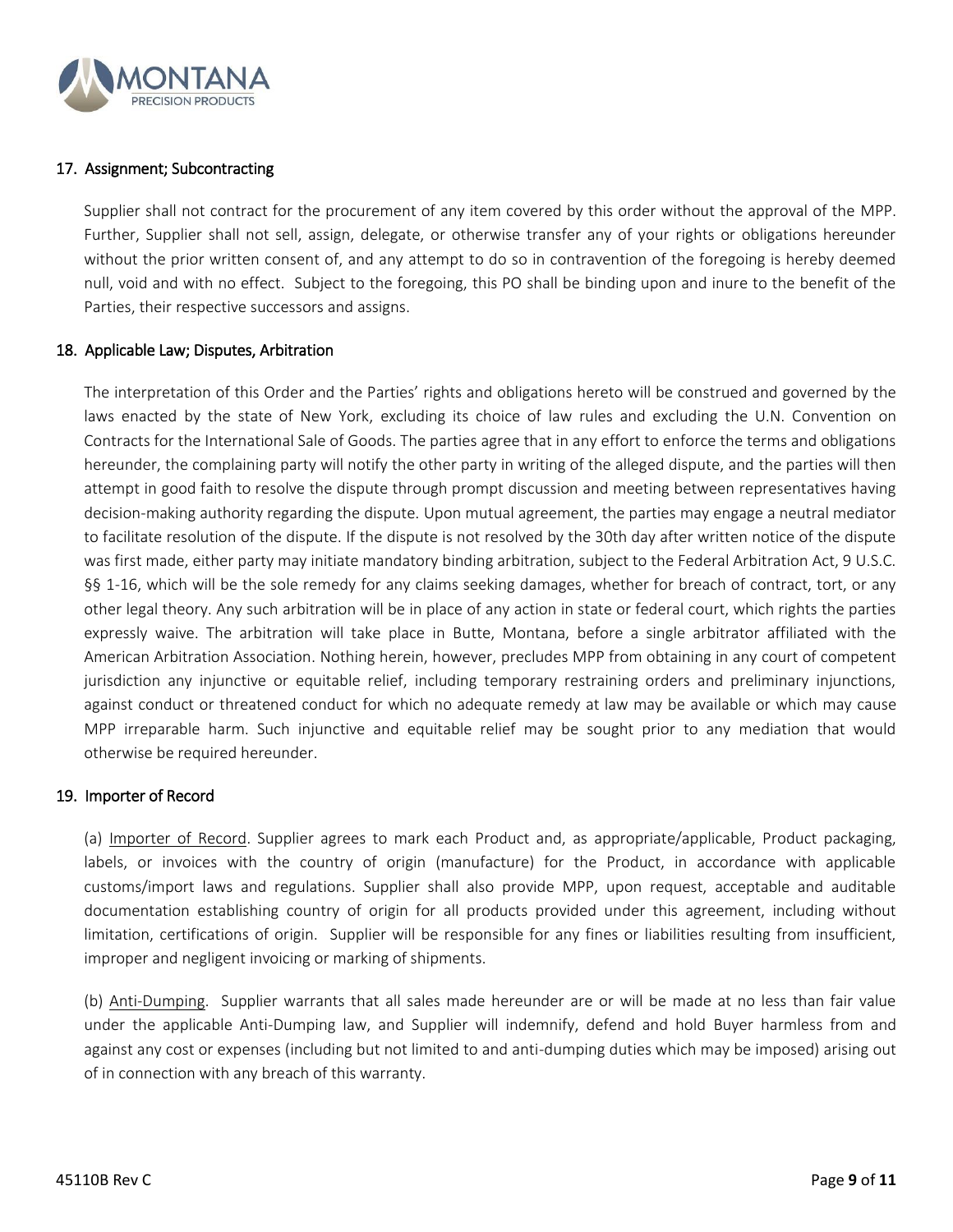

#### 20. Compliance with Laws; U.S. Export Controls

In performing work under this Order, Supplier and its subcontractors will comply with all applicable federal, state and local laws, and the rules and regulations of any governmental authority. This includes strict compliance with all applicable export control laws and regulations of the United States or other relevant jurisdictions, including but not limited to the International Traffic in Arms Regulations ("ITAR," 22 CFR Part 120-130) and the Export Administration Regulations ("EAR," 15 CFR Parts 730-744). Buyer reserves the right to cancel any Order without penalty or liability to Buyer in the event Supplier's performance under this Order does not comply with such laws, rules and regulations. Supplier will defend, indemnify and hold Buyer harmless for any non-compliance by Supplier or its subcontractors. For Items subject to ITAR under the US Department of State (defined in ITAR Sections 120.6 and 120.9), the Supplier agrees to maintain a valid and current Directorate of Defense Trade Controls ("DDTC") registration and agrees to provide confirmation of such registration if requested by the Buyer. With respect to such defense articles and/or defense services, Supplier represents and warrants that it has not and will not pay or offer to pay for the solicitation or promotion or otherwise to secure the conclusion of a sale of defense articles or defense services to or for the use of the armed forces of an international organization of non-U.S. Country any fees, commissions or political contributions as described under Part 130 of the ITAR without prior notice to Buyer. In such event, Supplier shall provide to the Buyer, not later than 20 days after such an event, full disclosure of all information necessary for the Buyer to comply fully with Sections 130.9 and 130.10 of the ITAR.

Supplier agrees that it will not source any items from or otherwise distribute, disclose, release or otherwise transfer any item or technical data provided under this agreement to: (i) any country designated as a "State Sponsor of Terrorism" by the U.S. Department of State, (ii) any entity located in, or owned by an entity located in, a "State Sponsor of Terrorism" country, (iii) the region of Crimea (including Sevastopol) or (iv) North Korea. This clause will apply regardless of the legality of such a transaction under local law.

#### 21. Cumulative Remedies

Set-Off Rights. All of MPP's rights and remedies under this Order or at law are cumulative and non-exclusive. Payment to Supplier under this Order is subject to set-off or recoupment for any present or future claims that MPP or its affiliates may have against Supplier or its affiliates.

#### 22. Quality Assurance, Inspection & Test

Supplier shall be responsible for the specific quality, performance, productivity provisions, and documentation requirements, if any, set forth in this Agreement. In addition, Supplier shall be responsible for imposing the applicable quality assurance requirements on its subcontractors. MPP and MPP's customer, shall each have the right, at no charge to MPP or MPP's customer, to access the sites where the work under this Agreement is performed, in order to (1) conduct quality audits, (2) perform or witness inspections or tests of the Goods or Services furnished hereunder at Suppliers facility (or elsewhere), (3) assess conformance with MPP's specifications, and (4) assess conformance with Suppliers covenants under this Agreement. In accordance with 14 CFR 145.223 and 14 CFR 21.140, any Supplier that accepts parts, which are regulated by the Federal Aviation Administration (FAA), or those regulated by EASA, DAOS or other regulator, must provide facility access to that regulator for surveillance of these parts.

Supplier certifies that it shall provide and maintain quality control, inspection, and process control systems in accordance with MPP's then current specification for Supplier quality product requirements, as applicable. For orders